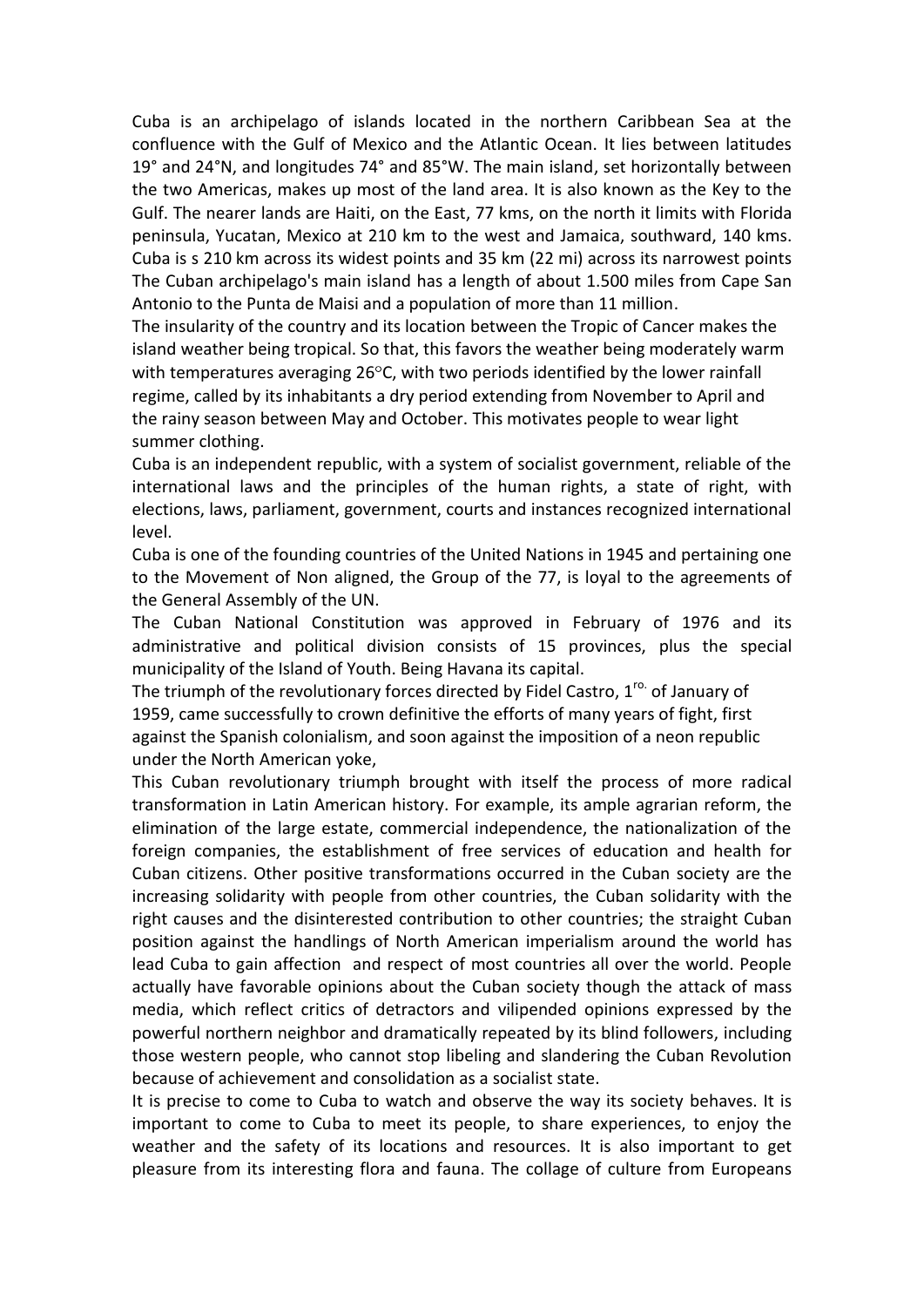and Africans make the Cuban culture something interesting to explore. The high educational and scientific level turns Cuba as an interesting destination, which helps confirm that statement declared by Christopher Columbus: "the most beautiful land which human eyes have ever see".

The capital of Cuba, Havana, is the political and cultural center of the island, where there are the better theaters, museums, restaurants, centers to enjoy good music and sport spectacles watching. There are also many libraries in Havana. Particularly there is one specialized library devoted to health sciences that can be reached at 23 Street and N, Vedado, Plaza de la Revolution municipality. There are also discos, cinemas, rest centers and entertainment places.

In order to travel across the island there is an ample road network. However, if you want to go from the Western provinces to the Eastern ones you can travel by plane. Yet being one of the first countries in utilizing the train as a travel source it is irregular its use. It is worth saying there are other means of transportation that not only connects the capital with the rest of the provinces the cities in the country. For example: ViAzul company, 881 Tel 1413 and car rental (cars); and with the companies such as Havanautos and Transautos and Cubacar. An important system of taxis and local busses which can be paid either in national or hard currencies.

The development in the tourism industry is in crescendo. There are two main tourist poles like Havana resources, Varadero, Holguin, and Trinidad, and the adjacent Keys. And the other pole is that modality of Health Tourism which is carried out across de the all country.

### **Documentations**

To enter the country you must have your passport updated, that is, a qualified passport and the corresponding visa or tourist card that deliver the Cuban consulate in the country where you are. The immigration Office in Havana is located in 3ra<sup>.</sup> Street and 22, Miramar Tel: 206 3218

### **Credit cards**

Payment is generally made in cash although some of them can be made with credit cards. However, if those credit cards were issued in the USA which was not emitted in North American banks or any branches of them.

To have money in cash which was sent to you from other countries, you can have it away in Havana sent of the outside, it will be able to go to the hotels of first category: National, Habana Libre, Meliá Cohiba, Central Park or to anyone of the branches of the International Financial Bank in Street 18 and  $1^{ra}$ . Miramar, calle 25 y L, Vedado, Teniente Rey y Oficios, *Lonja del Comercio*, Lamparilla y Oficios Habana Vieja, etc. Teniente Rey y Oficios, *Lonja del Comercio*, Lamparilla y Oficios Habana Vieja, etc.

### **Money**

In Cuba there are two currencies. Generally call national and convertible currency or CUC. All prices systems of established in the tourist sites of the country are in Cuban convertible currency (CUC), like currency of change exclusively within the country. However, there are some services to foreign tourists and personnel of temporary residence.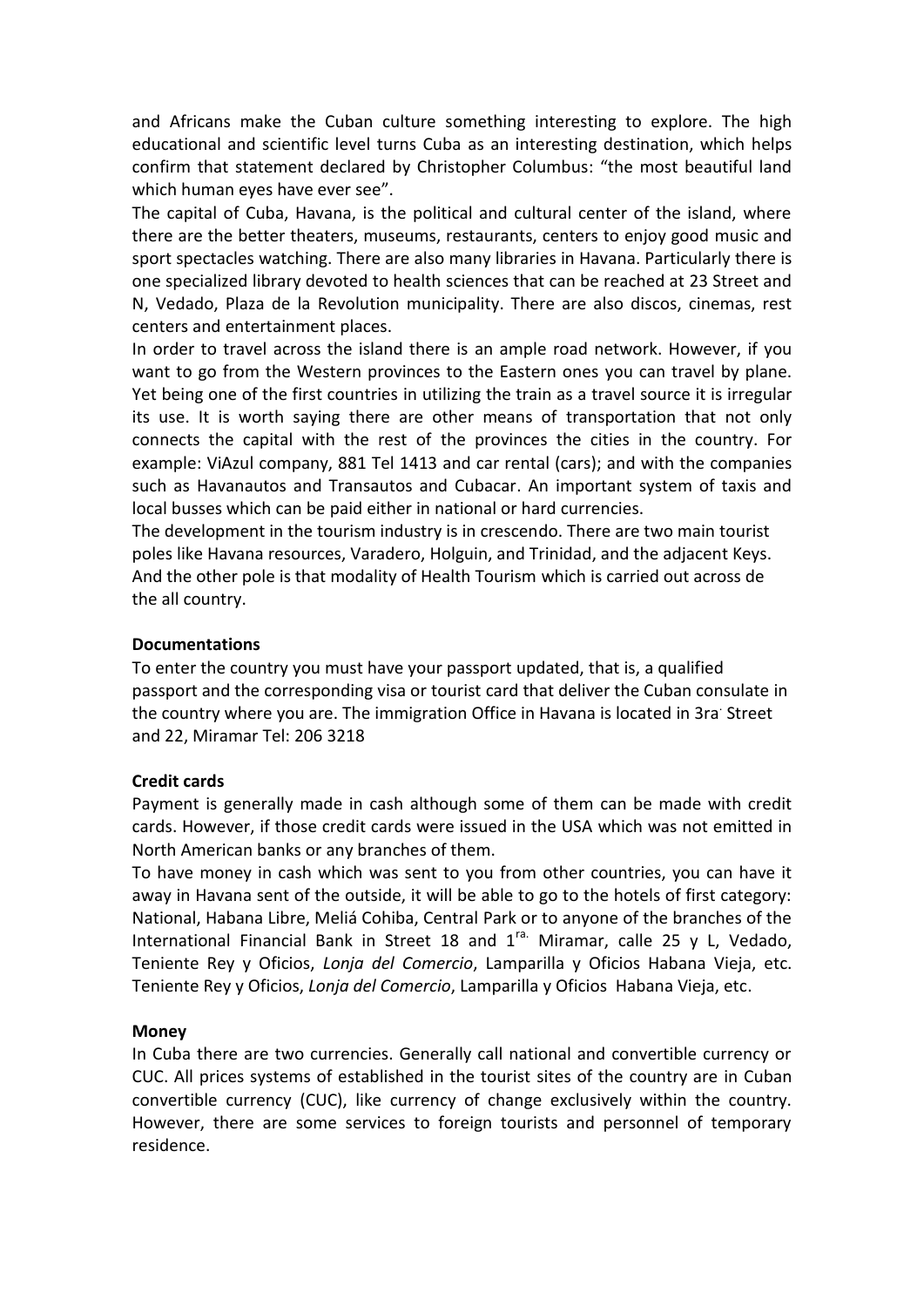As the Cuban Peso is the national currency, Cuban residents in the country make all their payments of the local services in this currency.

#### **Insurances**

The ASISTUR company Tel: 8664499 management and conducts all the battles related to the effect and offers services to the citizens (national, resident tourists and foreigners in the country) who ask for it.

### **Electricity:**

Normally the current is 110 volts with 60 cycles. Single in some hotels there is 220 volts.

#### **Mail:**

You can have mailing service through companies such as DHL Tel: 204 1578, Cubapost, Cubapack International SA.

### **Telephony:**

Public telephones are not abundant, although in the Old Havana, Private preserve and Havana Center there is y exist a greater possibility. The cellular telephony increases to every day, exists a Cubacell company that makes the services in country 05 264

#### **Money:**

In Cuba two currencies circulate. Generally call national and convertible currency or CUC. All the system of prices established in the tourist sites of the country is in convertible Weights (CUC), like currency of change exclusively within the country. Of equal way they are some services to foreign tourists and personnel of temporary residence. As the Cubano Peso is the national currency, the Cuban residents in the country make all their payments of the local services in this currency.

#### **Insurances**

The company ASISTUR Tel: 8664499 manage and conducts all the transactions related to the issue and offers services to the citizens (national, resident tourists and foreigners in the country) who ask for it.

### **Electricity:**

Normally the current is 110 volts with 60 cycles. Single in some hotels it exists 220 volts.

### **Mailing**

There is a service you can access mail through companies DHL Tel: 204 1578, Cubapost, Cubapack International SA.

### **Telephony:**

Public telephones are not abundant in the zone, however, there in the Old Havana, Vedado and Centro Habana there is a greater possibility to access to some of them. Meanwhile the cellular telephony increases every day, In Cuba, CUBACELL Company, is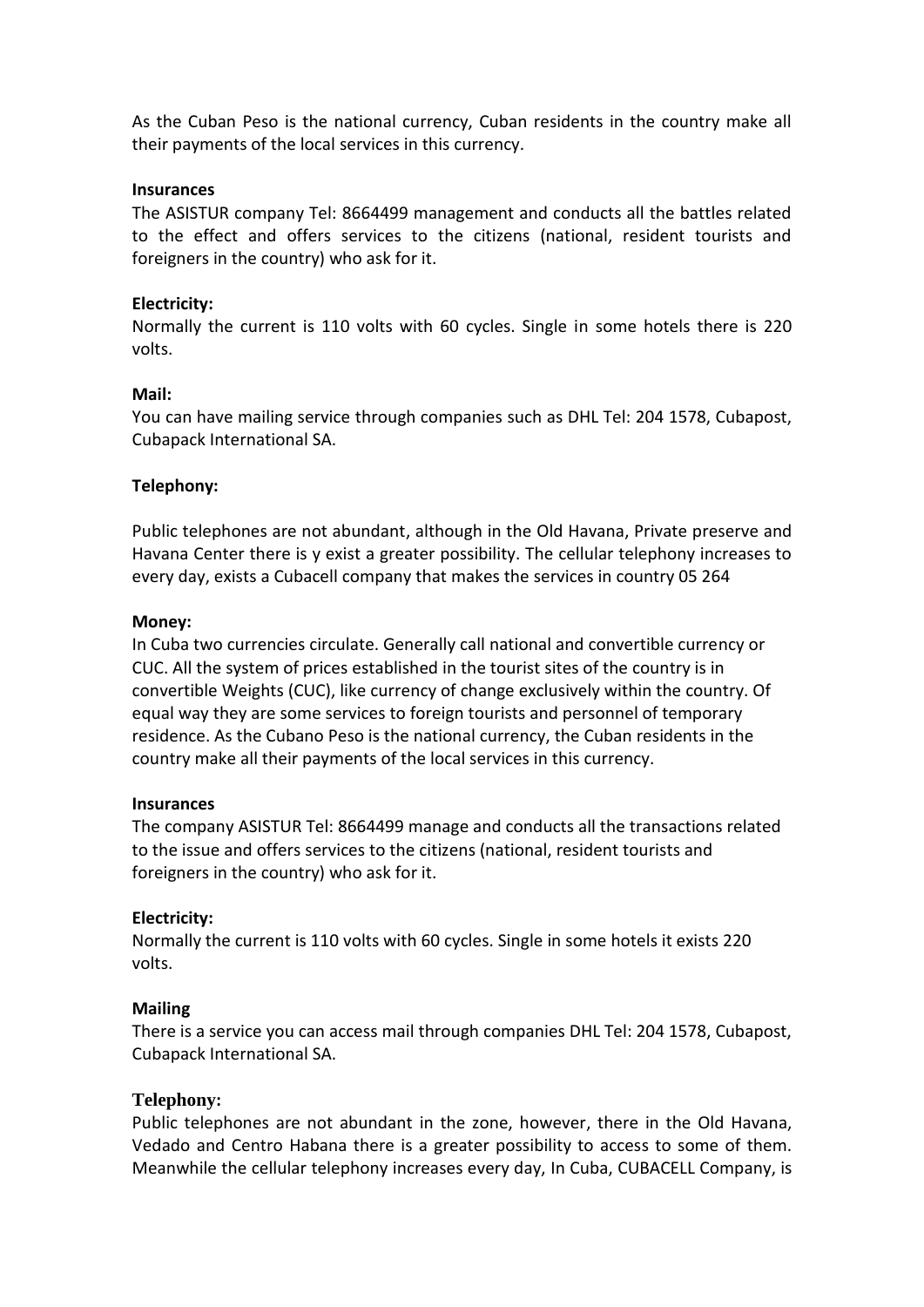the one that provide that service: 05 264 2266. It also offers facilities in different places of the city as well as in the most important hotels.

# **Purchases:**

Although Havana is not an international destiny of purchasing, there are facilities where you can purchase using the Cuban convertible currency (CUC). In places such as warehouses, points of sale mini and super markets throughout the city and in across the as well you can get household-electric effects (DVD, Radiograbadoras, TVs, ventilators, microwaves, etc). Moreover, you can buy articles difficult to be acquired or to find on the other side of the ocean (tobacco, rum, articles of crafts, music and exclusive products of the island of Cuba).

# **Useful Phone numbers:**

University of Medical Sciences: UCMH 208 3811 Students hall of residence: (Cojimar) 766 6515 International Relationship Office: UCMH 208 5801 Car rental 835 0000 & 273 2277 ETECSA (Telephone Company): 5ta Ave & 76, Miramar For General Information: 113 Airport: 642 0576 Police: 106

# **Holiday days:**

January 1, Day of the Liberation May 1, Labour day July 26, Day of National Revolt (it is celebrated next to 25 and 27 of Julio) October 10Anniversary of declaration of independence December 25 Day of Familiar Festivity

### **Healthcare services**

There is a wide system of healthcare places, which offer help and preventive orientation. There is also a broad net of institutions and XXXXX that the doctors give their services. Browse the Cuban Doctors Web Services at XXXXXXXXX.

# **Foreign student's regulations in Cuba**

The rights and civic duties, that they are valid for those foreigners in our country were are declared in the Cuban Constitution approved in 1976 as well as other legal rules, like in all other civilized countries of the world.

The self-financing students have the right to move freely according to his needs and interests, however, it is important they should notify teaching authorities when going on a move or just out of the province or if they have the intention to travel abroad following the actual regulations and normative.

If you think to travel either to Cuba to make studies, short or of the long duration at the University Of Medical Science Of Havana, you must consider the effective migratory regulations for this type of activity.